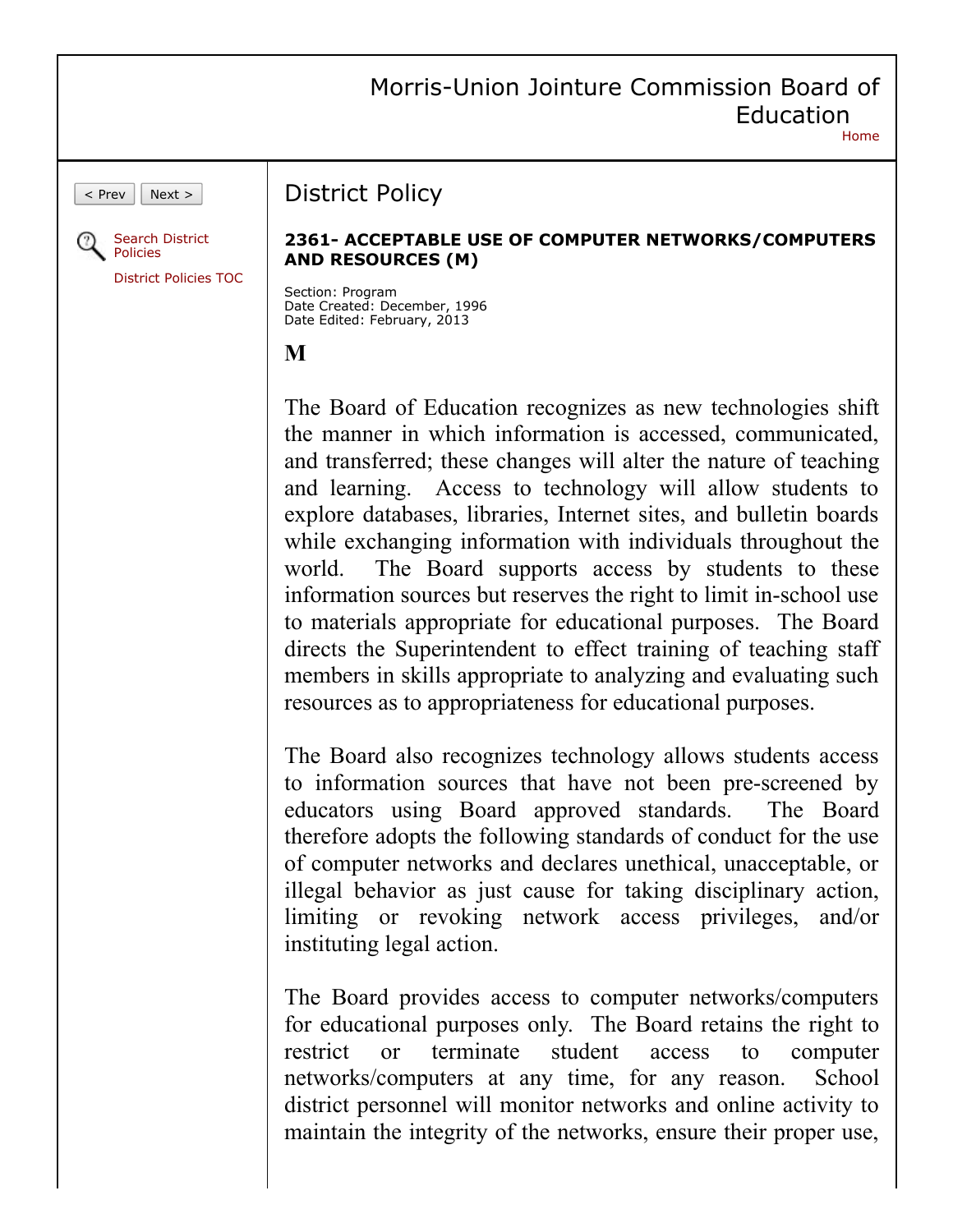and ensure compliance with Federal and State laws that regulate Internet safety.

Standards for Use of Computer Networks

Any individual engaging in the following actions when using computer networks/computers shall be subject to discipline or legal action:

- A. Using the computer networks/computers for illegal, inappropriate or obscene purposes, or in support of such activities. Illegal activities are defined as activities that violate Federal, State, local laws and regulations. Inappropriate activities are defined as those that violate the intended use of the networks. Obscene activities shall be defined as a violation of generally accepted social standards for use of publicly owned and operated communication vehicles.
- B. Using the computer networks/computers to violate copyrights, institutional or third party copyrights, license agreements or other contracts.
- C. Using the computer networks in a manner that:
	- 1. Intentionally disrupts network traffic or crashes the network;
	- 2. Degrades or disrupts equipment or system performance;
	- 3. Uses the computing resources of the school district for commercial purposes, financial gain, or fraud;
	- 4. Steals data or other intellectual property;
	- 5. Gains or seeks unauthorized access to the files of others or vandalizes the data of another person;
	- 6. Gains or seeks unauthorized access to resources or entities;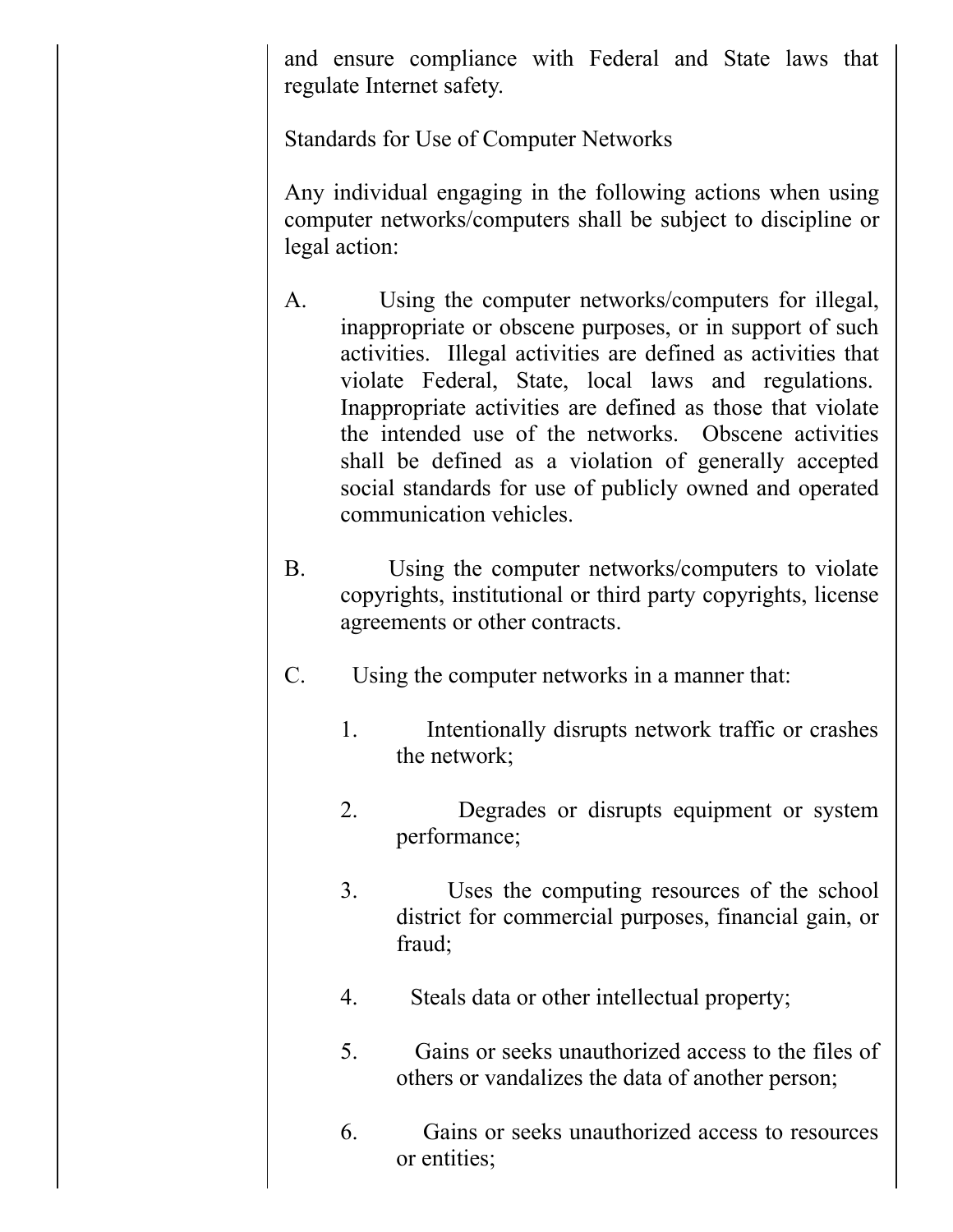- 7. Forges electronic mail messages or uses an account owned by others;
- 8. Invades privacy of others;
- 9. Posts anonymous messages;
- 10. Possesses any data which is a violation of this Policy; and/or
- 11. Engages in other activities that do not advance the educational purpose for which computer networks/computers are provided.

## Internet Safety Protection

As a condition for receipt of certain Federal funding, the school district shall be in compliance with the Children's Internet Protection Act, the Neighborhood Children's Internet Protection Act, and has installed technology protection measures for all computers in the school district, including computers in media centers/libraries. The technology protection must block and/or filter material and visual depictions that are obscene as defined in Section 1460 of Title 18, United States Code; child pornography, as defined in Section 2256 of Title 18, United States Code; are harmful to minors including any pictures, images, graphic image file or other material or visual depiction that taken as a whole and with respect to minors, appeals to a prurient interest in nudity, sex, or excretion; or depicts, describes, or represents in a patently offensive way, with respect to what is suitable for minors, sexual acts or conduct; or taken as a whole, lacks serious literary, artistic, political, or scientific value as to minors.

This Policy also establishes Internet safety policy and procedures in the district as required in the Neighborhood Children's Internet Protection Act. Policy 2361 addresses access by minors to inappropriate matter on the Internet and World Wide Web; the safety and security of minors when using electronic mail, chat rooms, and other forms of direct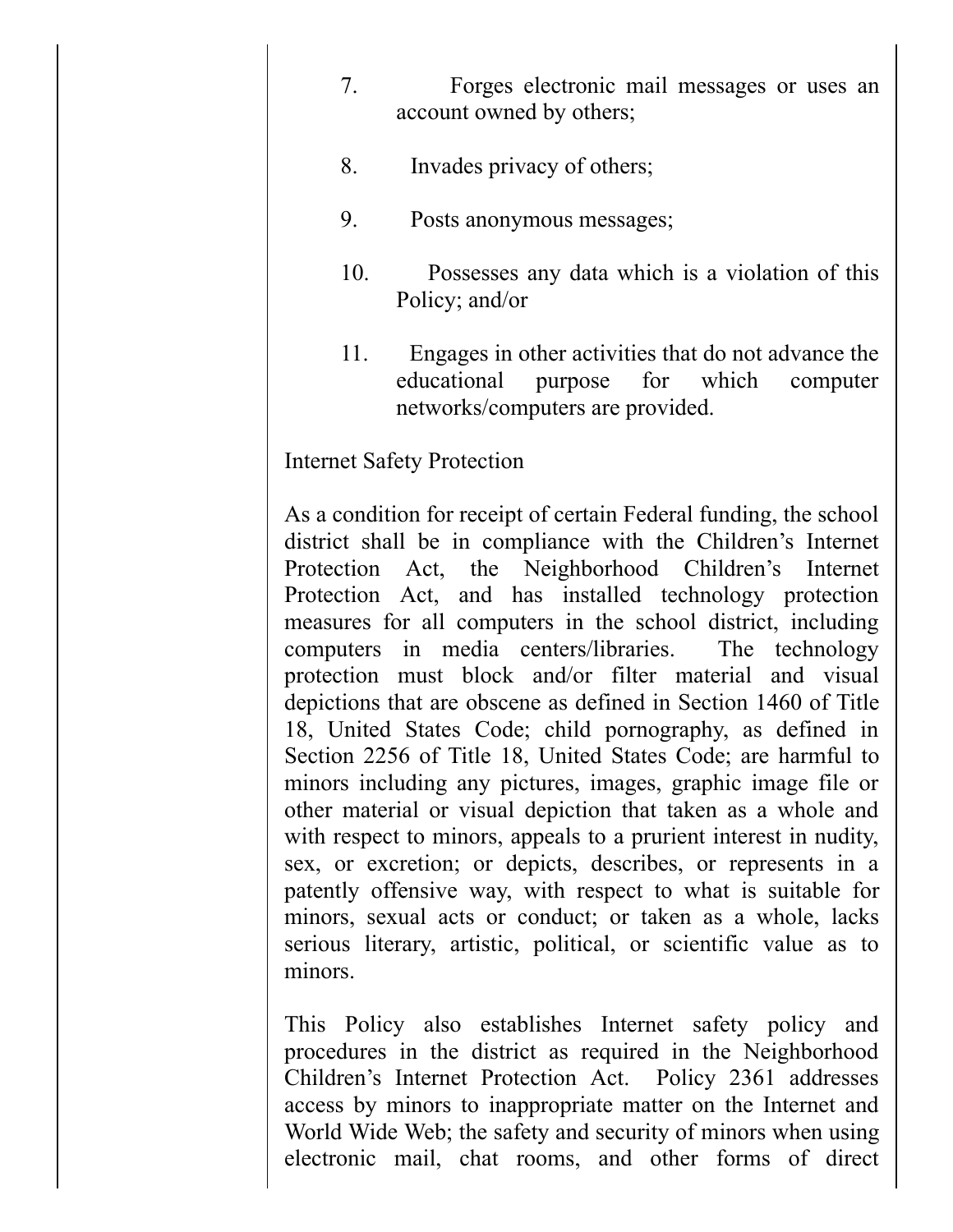electronic communications; unauthorized access, including "hacking" and other unlawful activities by minors online; unauthorized disclosures, use, and dissemination of personal identification information regarding minors; and measures designed to restrict minors' access to materials harmful to minors.

Notwithstanding blocking and/or filtering the material and visual depictions prohibited in the Children's Internet Protection Act and the Neighborhood Children's Internet Protection Act, the Board shall determine other Internet material that is inappropriate for minors.

In accordance with the provisions of the Children's Internet Protection Act, the Superintendent of Schools or designee will develop and ensure education is provided to every student regarding appropriate online behavior, including students interacting with other individuals on social networking sites and/or chat rooms, and cyberbullying awareness and response.

The Board will provide reasonable public notice and will hold one annual public hearing during a regular monthly Board meeting or during a designated special Board meeting to address and receive public community input on the Internet safety policy - Policy and Regulation 2361. Any changes in Policy and Regulation 2361 since the previous year's annual public hearing will also be discussed at a meeting following the annual public hearing.

The school district will certify on an annual basis, that the schools, including media centers/libraries in the district, are in compliance with the Children's Internet Protection Act and the Neighborhood Children's Internet Protection Act and the school district enforces the requirements of these Acts and this Policy.

Consent Requirement

No student shall be allowed to use the school districts' computer networks/computers and the Internet unless they have filed with the school principal a consent form signed by the student and his/her parent(s) or legal guardian(s).